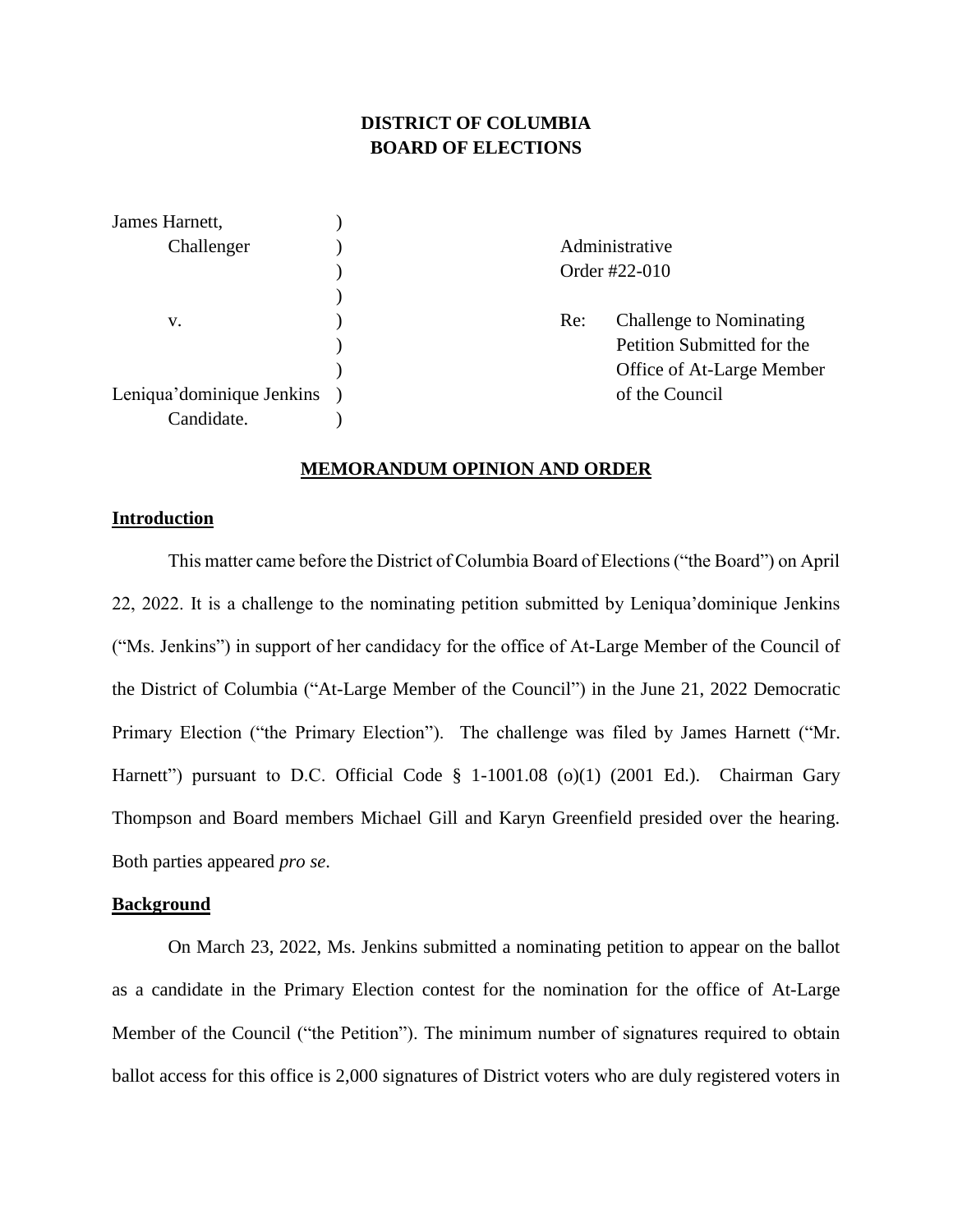the same party as the candidate. The Petition contained a total of 2,049 signatures. Pursuant to Title 3, District of Columbia Municipal Regulations (D.C.M.R.) § 1603.1, Karen F. Brooks, the Board of Elections' Registrar of Voters ("the Registrar"), accepted all 2,049 signatures for review.

On March 26, 2022, the Petition was posted for public inspection for 10 days, as required by law. On April 4, 2022, the Petition was challenged by Mr. Harnett, a registered voter in the District of Columbia.

Mr. Harnett filed challenges to a total of 183 signatures individually and on the grounds that the circulator of the petition failed to complete all required information in the circulator's affidavit, pursuant to Title 3 D.C.M.R. § 1607.1 of the Board's regulations.

## **Registrar's Preliminary Determination**

The Registrar's review indicated that all 183 of the signature challenges were valid. Specifically, the Registrar found that all 183 signature challenges were valid where the circulator failed to complete all information in the circulator affidavit. This leaves the candidate's nominating petition with 1,866 signatures, which is 134 signatures below the number required for ballot access. Accordingly, the Registrar preliminarily determined the Petition contained 1,866 presumptively valid signatures.

#### **April 19, 2022 Pre-Hearing Conference**

Pursuant to Title 3 D.C.M.R. § 415.1, the Office of the General Counsel ("OGC") convened a pre-hearing conference with both parties on Tuesday, April 19, 2022. In her findings report issued prior to the pre-hearing conference, the Registrar noted that the number of valid challenges did not leave Ms. Jenkins with the requisite number of signatures to qualify for ballot access. The Registrar also provided a Nominating Petition Challenge Information Sheet outlining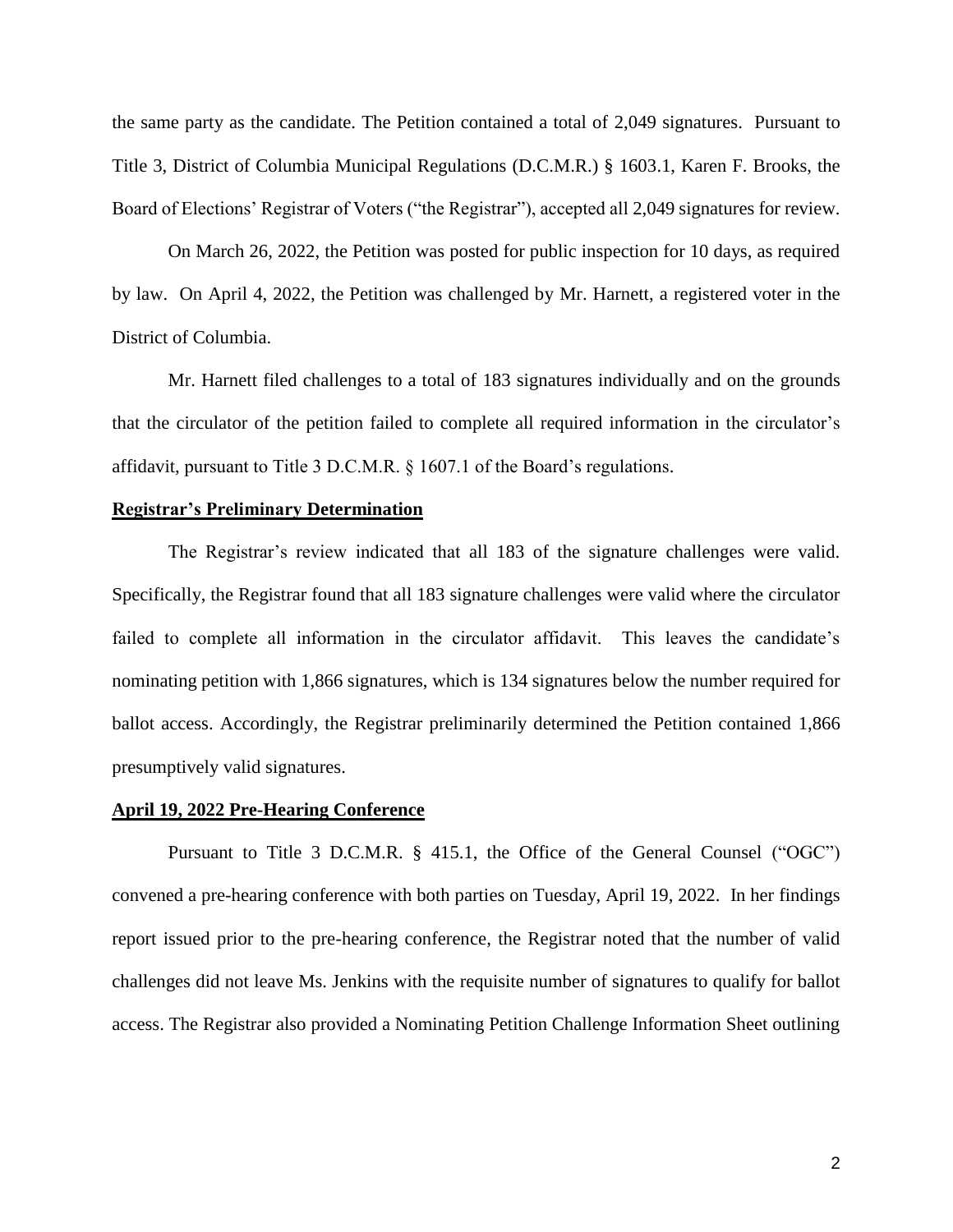her determinations with respect to the validity of each signature challenged, as well as a key code explaining the notations she used to indicate the basis for upholding or denying each challenge.

Just prior to the pre-hearing conference, Ms. Jenkins submitted additional documentation purporting to cure all of the circulator defects in her petition that were identified by Mr. Harnett. The documents included five affidavits representing 21 petition pages (only two of which were notarized) from all of her circulators attesting to the clerical errors on their respective circulator affidavits, and that they were the sole circulators of specific sheets, which they listed. Most of the circulators acknowledged responsibility for multiple pages, and three took pictures showing their individual affidavits.

During the pre-hearing conference, Ms. Jenkins asked the Registrar and Board to conduct another review and consider the supplemental documentation. She and her campaign manager, Ms. De Andra Judge argued that they went to great lengths to cure all of the circulator defects identified by Mr. Harnett, and believed that Grosso et al., v. Brown, Administrative Hearing 12- 011A (September 13, 2012) ("Grosso") supported their request to be granted ballot access.

## **Further Registrar Review**

After the pre-hearing conference, the Registrar conducted an additional review of the challenge, along with the supplemental documentation, but did not credit the Petition with any additional signatures. The Registrar informed Ms. Jenkins that it was up to the Board to determine whether to credit the supplemental documentation she submitted.

### **April 22, 2022 Board Hearing**

During the Board hearing, Ms. Jenkins restated her claims that she had "cured" enough circulator affidavits to be granted ballot access. In support of her position, both she and Ms. Judge cited Grosso. In that case, candidate Michael A. Brown was running for the Democratic At-Large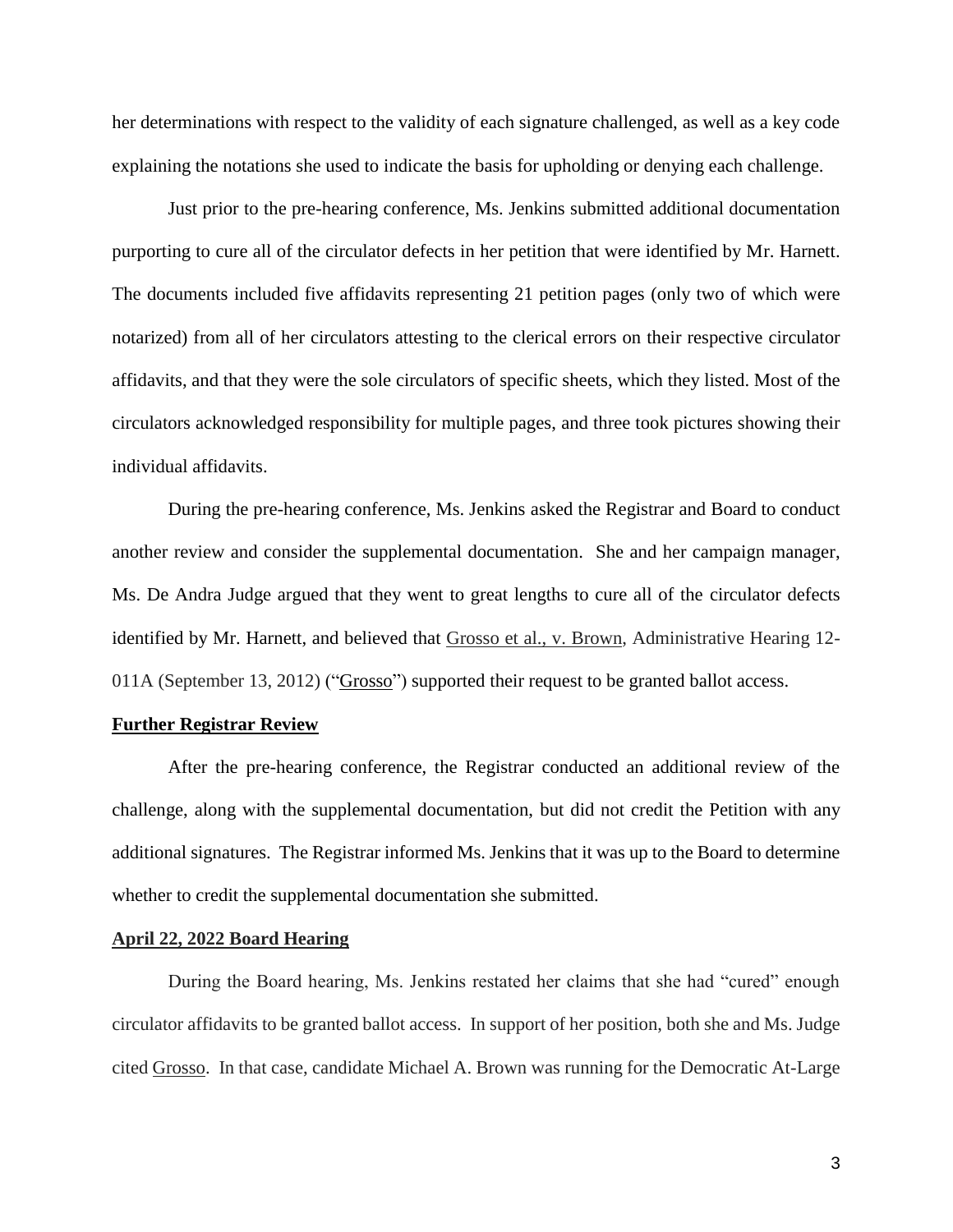Member of the Council seat during the 2012 General Election. Multiple people filed challenges to his petition, including then fellow candidate David Grosso. The challenges raised in that matter included, among other things, incomplete dates on circulator affidavits, and the Board exercised its discretion to waive formal error with respect to these defects. During the hearing, Ms. Jenkins asked the Board to rule in accordance with Grosso, and waive the date-related defects in the circulator affidavits on the Petition sheets she submitted. In response, Mr. Harnett asked the Board to uphold the Registrar's findings and deny Ms. Jenkins ballot access.

## **Discussion**

The Petition in this matter contains numerous sheets with either no circulator affidavit or incomplete circulator affidavits. As was noted in Grosso, the Board has a history of ruling that a failure to include a date in a circulator affidavit was fatal to inclusion of the associated petition sheet, unless evidence in the form of sworn testimony was presented that could establish and confirm the date of signing. (Id. 14). In Grosso, however, the Board was presented with a situation where dates were included, but the year was omitted. The Board expressed that, in such instances, it had generally considered such omission to be harmless error, since the Board only distributes nominating petitions to candidates in the year in which the election is held.

In the instant case, Ms. Jenkins' petition defects go beyond missing simply the year in which petition circulation occurred. Instead, the Petition is replete with page after page of missing or incomplete circulator affidavits. No witnesses appeared on Ms. Jenkins' behalf to provide sworn testimony about their experiences as her petition circulators. Moreover, of the five supplemental circulator affidavits submitted, only two were notarized, and neither of these notarized affidavits attests as to the actual dates the circulator affidavits were completed. The Board finds that the documentation Ms. Jenkins submitted is insufficient to persuade it to waive the petition defects in